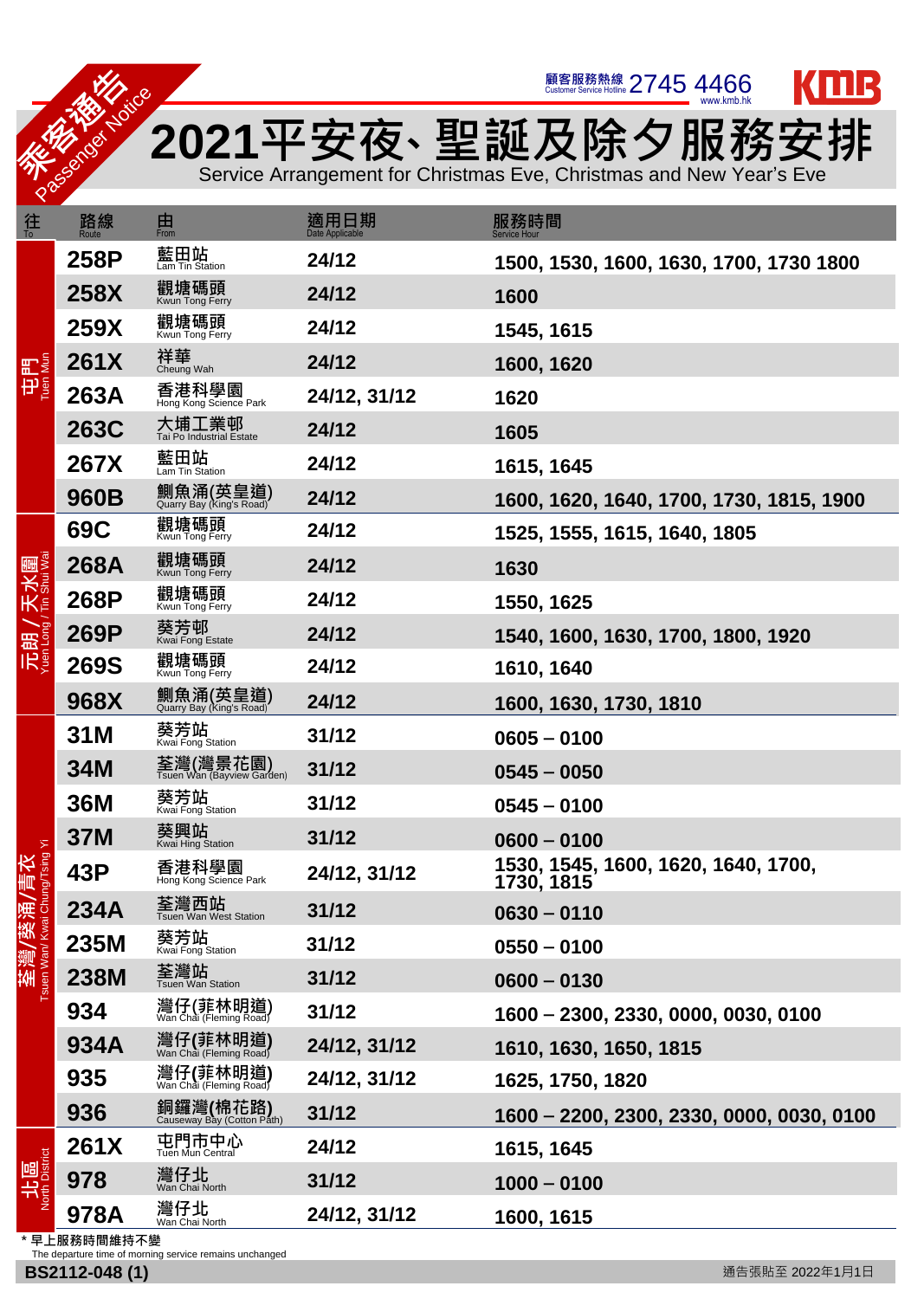



**TALK THE POST OF THE PART OF THE PART OF THE PART OF THE PART OF THE PART OF THE PART OF THE PART OF THE PART O<br>THE PART OF THE PART OF THE PART OF THE PART OF THE PART OF THE PART OF THE PART OF THE PART OF THE PART OF** 2021平安夜、聖誕及除夕服務安排

Service Arrangement for Christmas Eve, Christmas and New Year's Eve

## \* 早上服務時間維持不變

The departure time of morning service remains unchanged

| 往                              | 路線<br>Route | 由<br>From                                     | 適用日期<br>Date Applicable | 服務時間<br><b>Service Hour</b>                       |
|--------------------------------|-------------|-----------------------------------------------|-------------------------|---------------------------------------------------|
|                                | 1           | 尖沙咀碼頭<br><b>Star Ferry</b>                    | 24/12, 31/12            | $0630 - 0130$                                     |
|                                | <b>1A</b>   | 尖沙咀碼頭<br><b>Star Ferry</b>                    | 24/12, 31/12            | $0600 - 0130$                                     |
|                                | 3X          | 佐敦(西九龍站)<br>Jordan (West Kowloon Station)     | 24/12, 31/12            | 1715, 1745, 1815                                  |
|                                | <b>5C</b>   | 尖沙咀碼頭<br><b>Star Ferry</b>                    | 24/12, 31/12            | $0620 - 0130$                                     |
|                                | 5P          | 尖沙咀碼頭<br><b>Star Ferry</b>                    | 24/12, 31/12            | $1630 - 1930$                                     |
|                                | 6           | 尖沙咀碼頭<br><b>Star Ferry</b>                    | 24/12, 31/12            | $0615 - 0130$                                     |
|                                | 8           | 九龍站<br>Kowloon Station                        | 31/12                   | $0530 - 0100$                                     |
|                                | 11          | 九龍站<br>Kowloon Station                        | 31/12                   | $0610 - 0100$                                     |
|                                | 13X         | 尖沙咀東<br>Tsim Sha Tsui East                    | 31/12                   | $0640 - 0100$                                     |
|                                | 14          | 中港碼頭<br>China Ferry Terminal Ferry            | 31/12                   | $0620 - 0100$                                     |
|                                | <b>15X</b>  | 紅磡站<br>Hung Hom Station                       | 24/12, 31/12            | 1630, 1700, 1730, 1800                            |
|                                | <b>15X</b>  | 藍田(廣田邨)<br>Lam Tin (Kwong Tin Estate)         | 24/12, 31/12            | 1600, 1620, 1640, 1700, 1720, 1740, 1800          |
| /九龍西<br>t/Kowloon West         | <b>16X</b>  | 旺角(柏景灣)<br>Mong Kok (Park Avenue)             | 24/12, 31/12            | 1700, 1730                                        |
|                                | <b>26X</b>  | 尖沙咀東<br>Tsim Sha Tsui East                    | 24/12, 31/12            | 1700, 1730                                        |
| 九龍東<br><sup>Kowloon East</sup> | <b>74P</b>  | 香港科學園<br>Hong Kong Science Park               | 24/12, 31/12            | 1615                                              |
|                                | <b>106P</b> | 小西灣(藍灣半島)<br>Siu Sai Wan (Island Resort)      | 24/12, 31/12            | 1540, 1815                                        |
|                                | <b>203E</b> | 彩虹<br><sup>Choi Hung</sup>                    | 31/12                   | $0645 - 0100$                                     |
|                                | <b>213M</b> | 安泰<br><sub>On Tai</sub>                       | 31/12                   | $0500 - 0230$                                     |
|                                | <b>213X</b> | 安泰(南)(恆泰樓)<br>On Tai (South) (Hang Tai House) | 31/12                   | $0610 - 0030$                                     |
|                                | <b>215X</b> | 九龍站<br>Kowloon Station                        | 24/12, 25/12, 31/12     | $0640 - 0100$                                     |
|                                | 271B        | 大埔(富亨)<br>Tai Po (Fu Heng)                    | 24/12, 31/12            | 1600, 1800                                        |
|                                | 601P        | 上環<br>Sheung Wan                              | 24/12, 31/12            | 1610, 1630, 1645, 1700, 1720, 1740, 1810          |
|                                | 603A        | 中環(林士街)<br>Central (Rumsey Street)            | 24/12, 31/12            | 1600, 1630                                        |
|                                | 619X        | 中環(港澳碼頭)<br><sub>Central (Macau Ferry)</sub>  | 24/12, 31/12            | 1525, 1550, 1605, 1620, 1635, 1650,<br>1730, 1801 |
|                                | 621         | 中環(香港站)<br>Central (Hong Kong Station)        | 24/12, 31/12            | 1555, 1615, 1635, 1655                            |
|                                | <b>N603</b> | 中環(渡輪碼頭)<br>Central (Central Ferry Piers)     | 1/1                     | 0045, 0100                                        |
| 港島                             | <b>101X</b> | 觀塘(裕民坊)<br>Kwun Tong (Yuen Man Square)        | 24/12, 31/12            | 1615, 1700, 1755, 1815                            |
|                                | 606X        | 啟業<br>Kai Yip                                 | 24/12, 31/12            | 1600, 1720, 1820                                  |

**THE SOLUTION WAS** 

Passenger Notice